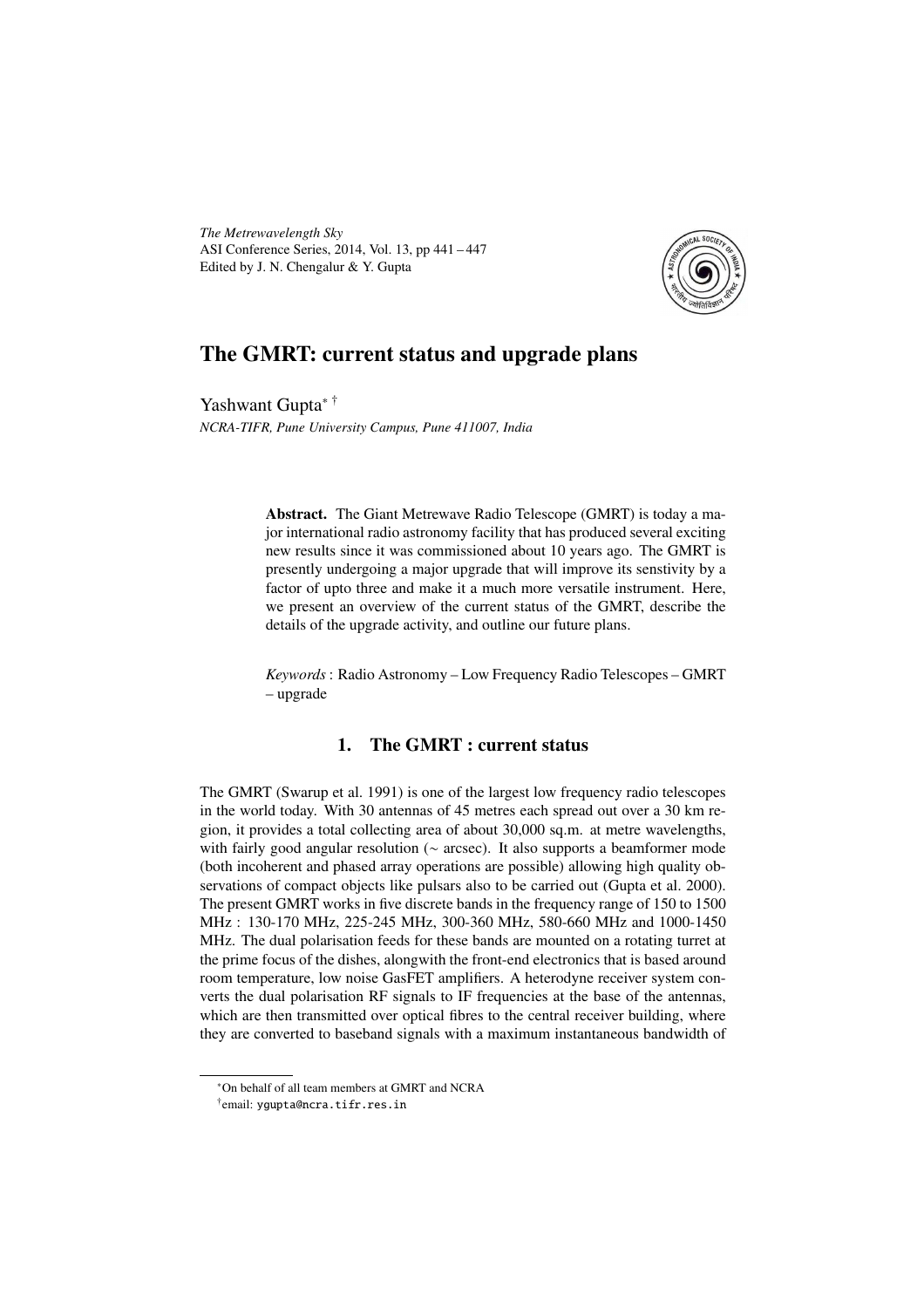442 *Y. Gupta*

32 MHz. These signals are then processed in a software based digital backend receiver that implements a full polar correlator and beamformer operating in real-time mode (Roy et al. 2010). This backend also supports a mode where raw voltages from both polarisations of all the 30 antennas can be recorded directly to disk, for offline processing for specific, non-standard science goals. Current performance figures of the GMRT are summarised in Table 1.

Since its commissioning in October 2001, the GMRT has been used by astronomers from all over the world for a variety of exciting, new explorations. About 50% of the PIs for GMRT proposals come from India, and the balance from a host of different countries (Fig. 1). The science addressed by the GMRT spans a wide range, from our Sun and nearby stars, to the Epoch of Reionisation, and the observatory is oversubscribed by typically by a factor of 2 or more. There are, on an average, about 40 refereed publications per year reporting results that utilise data from the GMRT.

|                                            | Frequency (MHz) |                 |            |            |                         |
|--------------------------------------------|-----------------|-----------------|------------|------------|-------------------------|
|                                            | 151             | 235             | 325        | 610        | 1420                    |
| Primary Beam (arcmin)                      | 186±6           | $114 + 5$       | $81 + 4$   | $43 + 3$   | $(24 \pm 2) * (1400/f)$ |
| Receiver Temperature $(T_R)$               | $295^{\dagger}$ | $106^{\dagger}$ | 53         | 60         | 45                      |
| Typical $T_{\rm sky}$ (off galactic plane) | 308             | 99              | 40         | 10         | $\overline{4}$          |
| Typical $T_{ground}$                       | 12              | 32              | 13         | 32         | 24                      |
| Total System Temperature (K)               | 615             | 237             | 106        | 102        | 73                      |
| $(T_R + T_{sky} + T_{ground})$             |                 |                 |            |            |                         |
| Antenna Gain (K/Jy/Antenna)                | 0.33            | 0.33            | 0.32       | 0.32       | 0.22                    |
| Synthesised Beam (arcsec)                  |                 |                 |            |            |                         |
| <b>Whole Array</b>                         | 20              | 13              | 9          | 5          | $\overline{c}$          |
| Central Square                             | 420             | 270             | 200        | 100        | 40                      |
| Largest Detectable Source (arcmin)         | 68              | 44              | 32         | 17         | 7                       |
| Usable Frequency Range (MHz)               | 130 to 170      | 230 to 250      | 305 to 360 | 570 to 660 | 1000 to 1450            |
| Best known rms sensitivity (mJy)           | 0.7             | 0.25            | 0.04       | 0.02       | 0.03                    |

Table 1. Some performance parameters of the current GMRT system.

† With default solar attenuator (14 dB).

# For spectral observations fudge factor is close to 1.

## 2. Upgrading the GMRT : key targets

Although the GMRT has done well in its first decade of existence as an international facility, there is a need to upgrade it and keep it competitive in the interntional arena, as other low frequency facilities take shape. Based on the experience of the group gained in building and operating the GMRT, it was thought feasible to make improvements that would add extra capabilities to the existing array, both in terms of frequency coverage and sensitivity, which would result in new windows of astrophysics being opened for its users. The improved frequency coverage would make the instrument much more frequency agile for spectral line observations and this would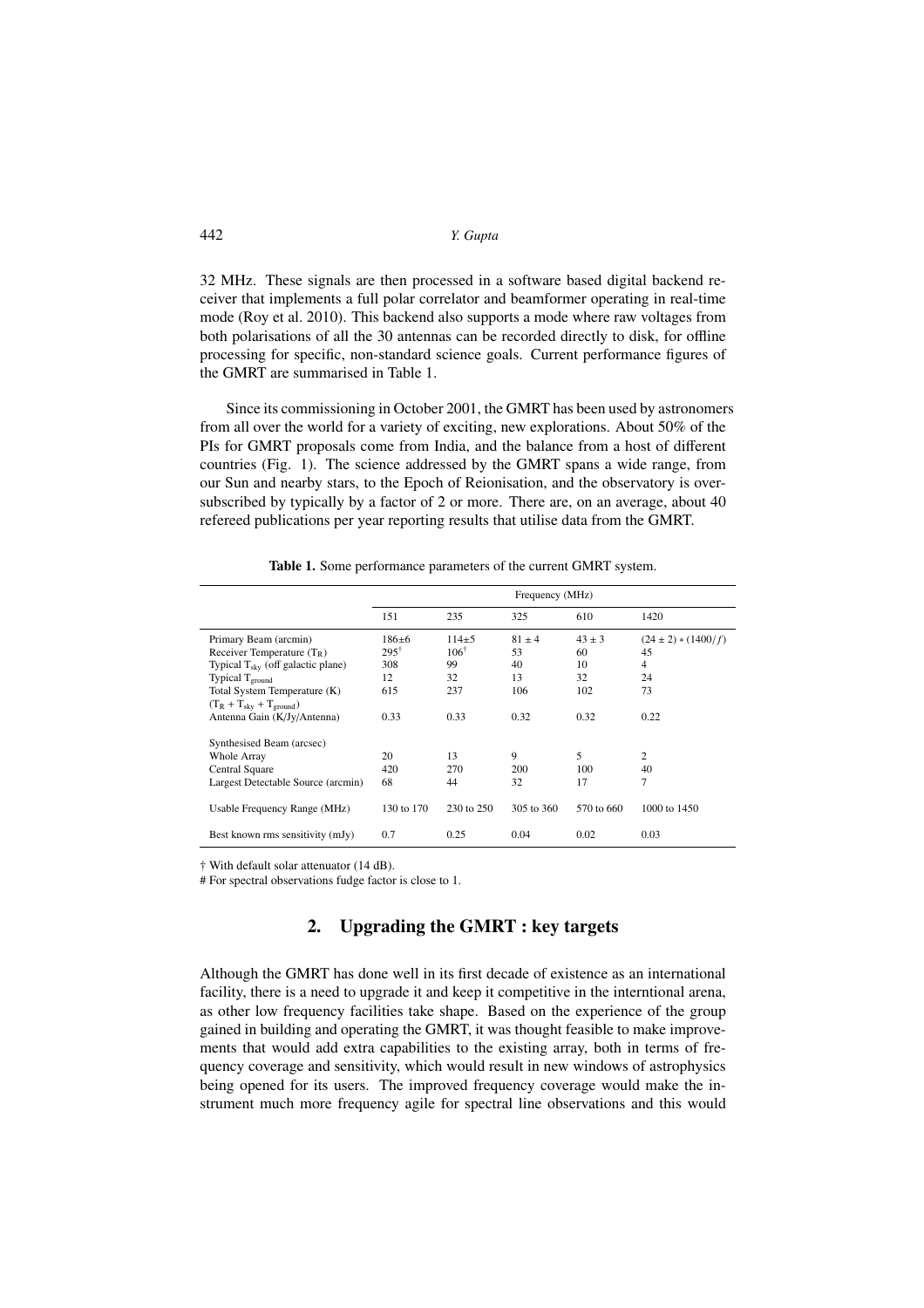

Figure 1. International usage of the GMRT : Left panel shows distribution of proposals from different countries for cycles 1 to 23 (from 2002 to 2013). Right panel shows the statistics of the time request to time allotted for cycles 20 to 23 (2011 to 2013), indicating a typical oversubscription rate of about 2.0.

open up new cabapilities such as exploring the Universe over a much wider range of redshifts than the existing GMRT allows. The increase in sensitivity, obtained by a combination of increased bandwidth and improved technology receivers, would also make the GMRT a more powerful instrument for studies involving continuum observations and those related to pulsar science. Furthermore, some of the original systems of the GMRT needed to be replaced due to obsoloscence related issues. It is with these aspects in mind that the GMRT upgrade was conceived. The main targets for the upgraded GMRT (called uGMRT) are as follows :

- 1. To provide seamless frequency coverage, as far as possible, from 50 to 1500 MHz, to replace the 5 discrete frequency bands at present;
- 2. To provide a maximum instantaneous BW of 400 MHz, in place of the current 32 MHz;
- 3. Improved receiver systems with higher G/Tsys;
- 4. Versatile digital back-end correlator and pulsar receiver to handle the 400 MHz BW data;
- 5. A revamped, modern servo system;
- 6. A sophisticated, next generation monitor and control system;
- 7. Enhanced computing resources to cater to the larger volumes of data.
- 8. Matching improvements in mechanical systems, electrical & civil infrastructure;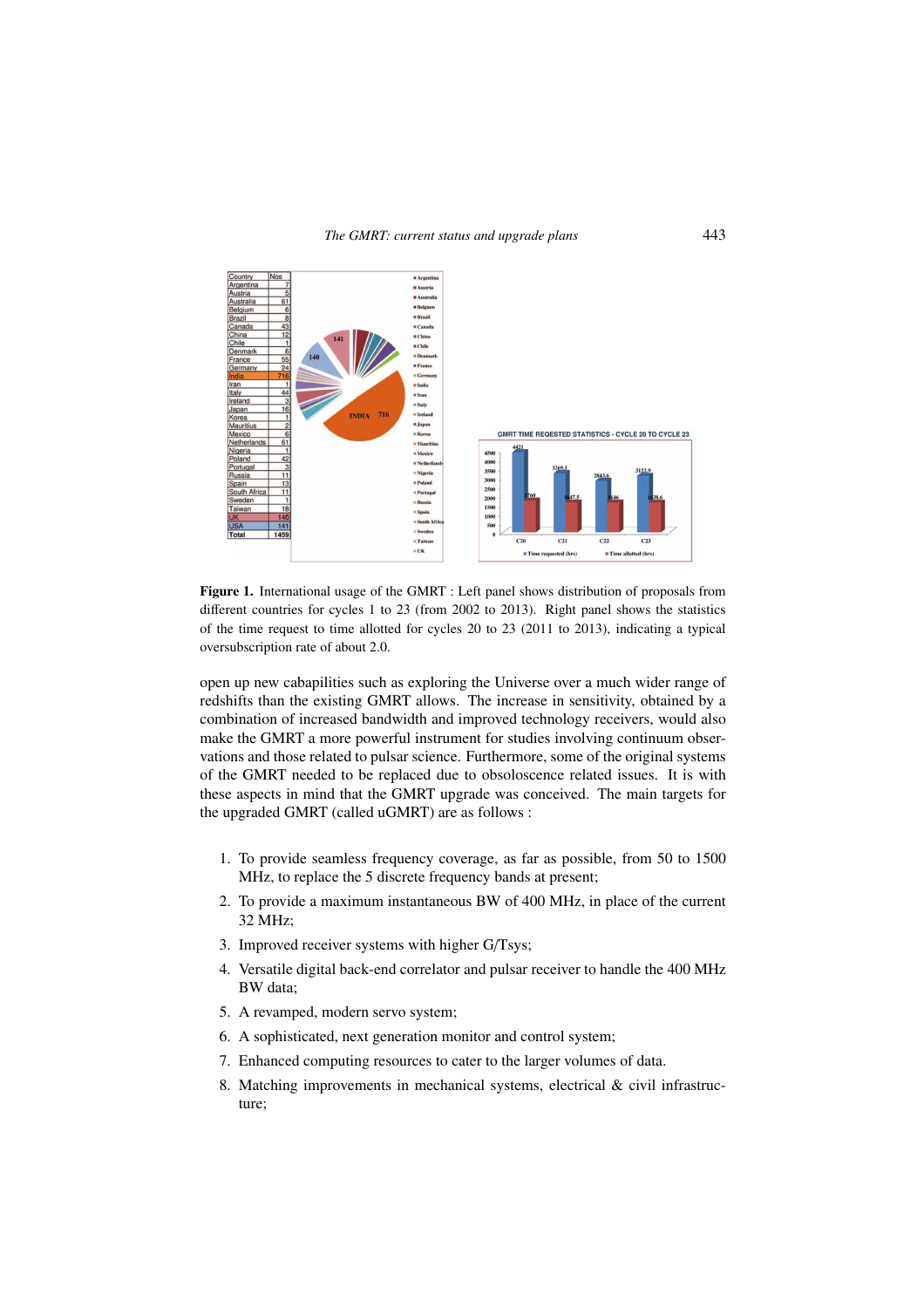### 444 *Y. Gupta*

9. Implementation of the upgrade with minimal disruption to the availability of the existing GMRT for scientific observations.

## 3. Upgrading the GMRT : implementation details and timelines

Some of the details of the design, expected performance and timelines for the uGMRT are as follows. These are subject to minor refinements with time, based on experience and user feedback.

Wideband receiver systems for the uGMRT : The seamless frequency coverage and wide bandwidth are being achieved by the design of octave wide feeds and frontend electronics with matching frequency coverage (at the antennas), followed by an improved wideband optical fibre transmission scheme and a wide bandwidth analog and digital backend (at the central receiver building). The uGMRT bands currently being implemented are : 130−260 MHz, 250−500 MHz, 550−900 MHz, 1000−1450 MHz (with two gaps left in between where the interference from mobile phone and terrestial TV transmissions is very strong).

For the 1000−1450 MHz system, the existing broadband feed (900 to 1450 MHz) has been coupled with an improved version of the existing front-end system with better dynamic range that results from the use of a better amplifier chain and improved rejection of the strong RFI from the neighbouring mobile phone band. For the other bands, new wideband feeds with matching improved frontend electronics have been designed by the GMRT team. The overall upgraded GMRT receiver chain provides wideband frequency coverage with improved dyanamic range (6-10 dB is expected for most of the bands) and better filtering of adjoining RFI signals. Further details about the new, wideband front end systems, the redesigned optical fibre signal transport system and the wideband backend sytems can be found in the accompanying papers presented in this meeting by the corresponding team leads (Sureshkumar, this volume; Ajithkumar, 2014).

Projected performance, current status : Fig. 2 shows the projected improvements in sensitivity between the existing and upgraded GMRT systems, including a comparison with other existing (and projected) facilities in the world. As can be seen from these, the uGMRT, when completed, will be one of the most sensitive radio facilities in the world in the 250 to 1000 MHz range, till SKA phase-I becomes operational.

The current status of the widebanding of the reciever systems is as follows : the upgrade of the 1000−1450 MHz frontend system is completed for all the 30 antennas; the 550−900 MHz frontend system is in final stages of evaluation of two potential designs for the feed, with prototypes of the matching LNAs available; the 250−500 MHz frontend system has cleared the prototyping stage and is in mass production, with the version-1 now installed in 10 antennas; the 130−260 MHz system is in the stage of testing and final acceptance of the prototype unit that has been installed on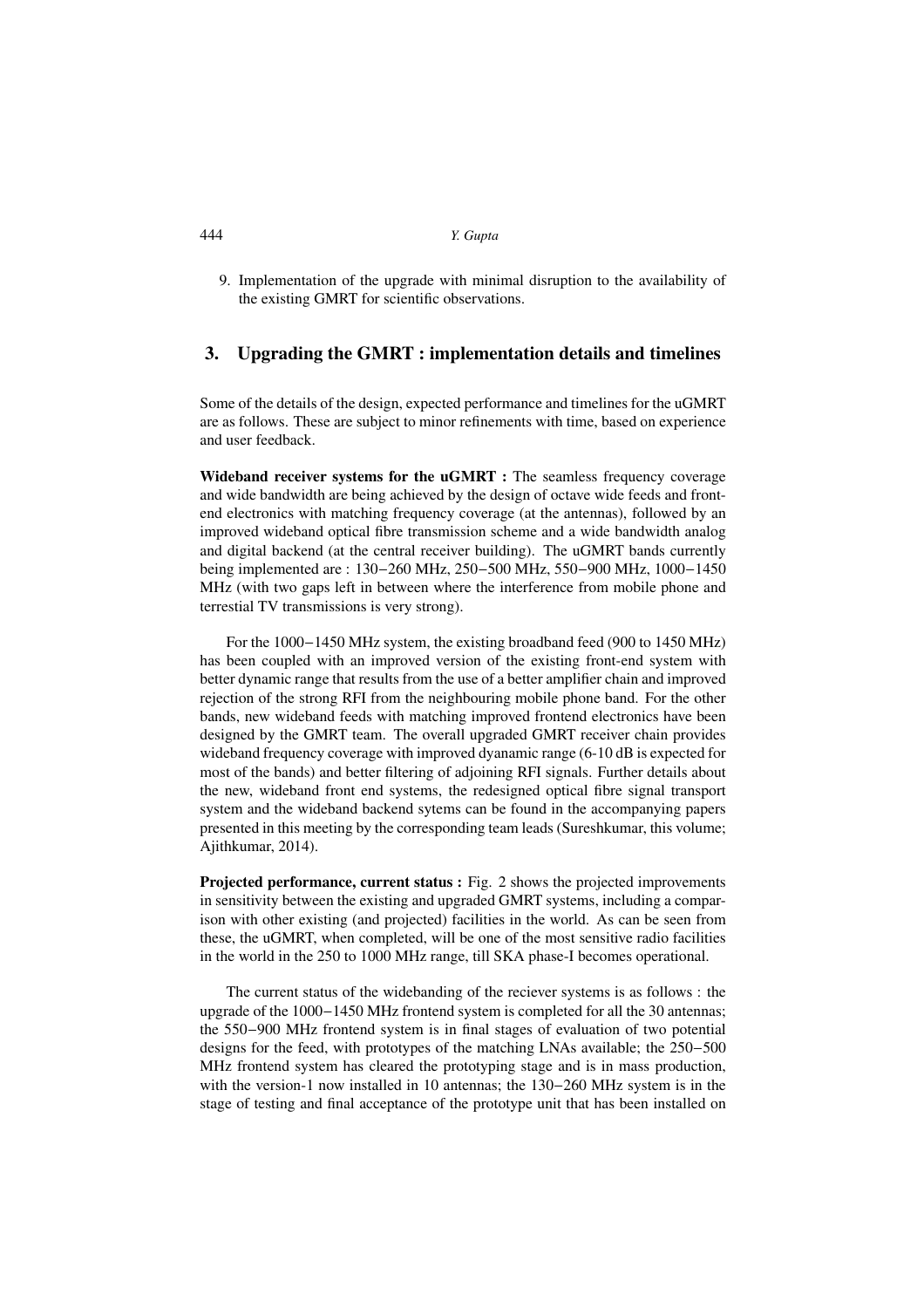

Figure 2. Expected sensitivity improvement for the upgraded GMRT : the open circles indicate the RMS sensitivity of the existing GMRT for a best caes 9 hour synthesis imaging observation; the filled circls show the same for the uGMRT with the targeted bandwidths; known and projected sensitivities of the major radio observatories in the world, including those for the SKA Phase-I, are also indicated (Courtesy : N. Kanekar, NCRA).

2 antennas; the upgrade of the optical fibre transport system is well into the mass production phase, with more than 10 antennas outfitted with the new system; for the backend systems, the analog part of the wideband receiver has completed the design and prototyping phase and units for 8 antennas have been installed; for the digital backend processor, the design and prototyping phase has been completed with the installation of 8-antenna prototype which has been released for user trials.

In the light of the above progress, earlier this year, a 8-antenna phase-I system of the uGMRT was released for internal use and shakedown tests on September 15, which also marks the celebration of Engineer's Day in India.

Other upgrades and improvements : In addition to the widebanding of the receiver chain, there are other important parts of the uGMRT, as outlined in section 2 above. Some of the details of these are as follows.

For the servo system upgrades, the main thrust has been to replace old systems with modern versions to (a) reduce problems and breakdowns (b) counter obsolesence and (c) facilitate possible improvements in performance. The scope of works (Bagde, 2014) has included development and installation of new solid-state interlock system (completed in all 30 antennas), a PC104 based next generation servo control computer (in installation and commissioning phase) and replacement of the existing permanent magnet DC servo motors and drives with an advanced brushless motors and drive system (also in installation and commissioning phase).

For the monitor and control (M&C) system, there are two aspects being pur-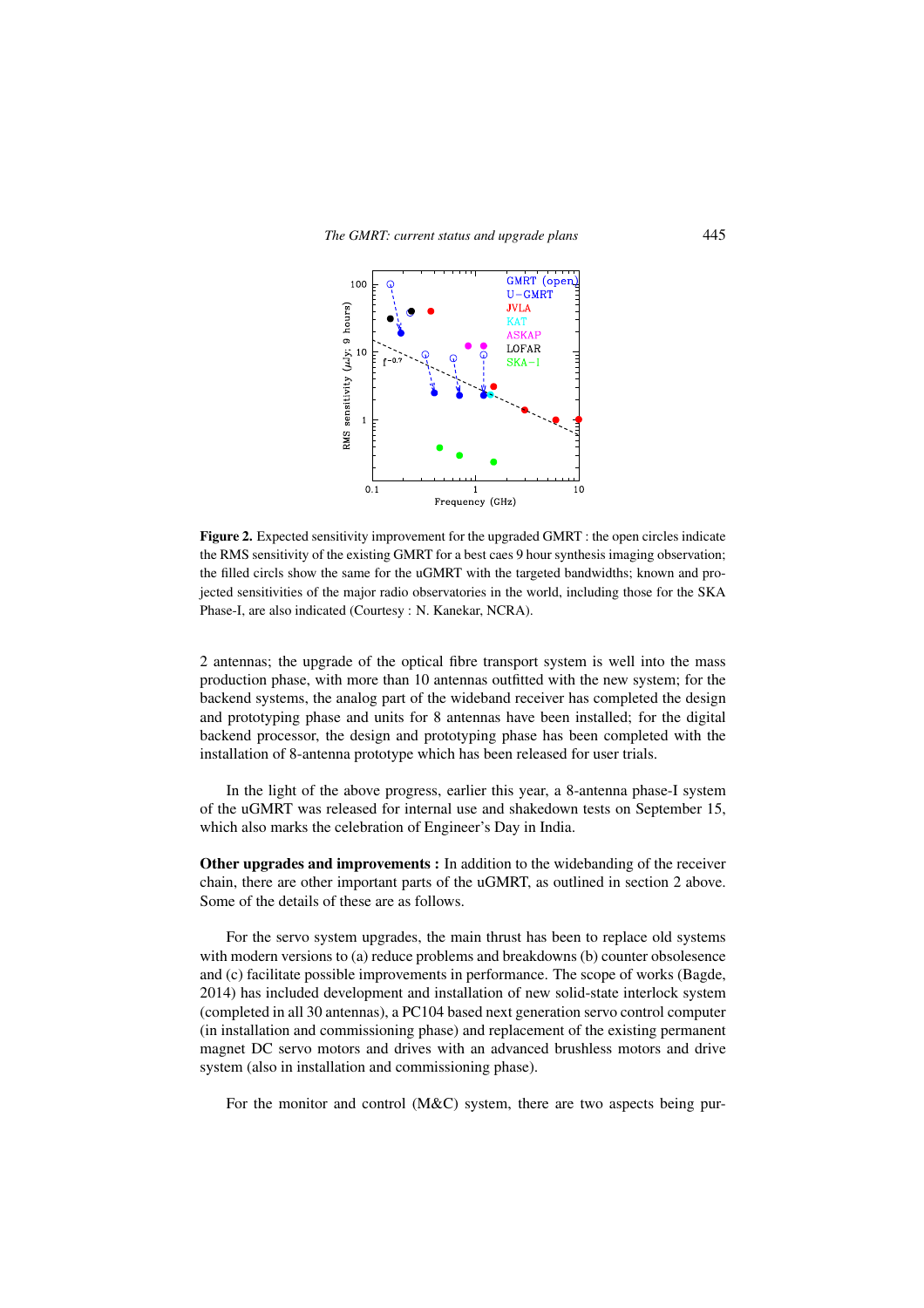446 *Y. Gupta*

sued: (i) replacement of the existing M&C hardware controller cards and network with modern micro-controllers connected to the main control computer via ethernet links to each antenna; (ii) change over of the existing high level M&C software to next generation software that follows modern architectural principles. At present, after successful completion of the design and validation via a prototype, the hardware for the new micro-controller cards has been procured and these are in mass production phase. Work on the high level software has been initiated (Nayak, 2014). The installation and commissioning of the hardware and the switch-over to the new software will happen in a single concerted effort, wherein the entire existing M&C system will get replaced by the new M&C system, in one go.

Mechanical systems at the GMRT antennas pose their own issues in terms of maintenance and improvements (Nandi, 2014). The main works being carried out as part of the upgrade are related to improved designs for the corroded items, refurbishing of the antenna reflector surface, improved painting schemes, procurement of new gearboxes, improvements in the feed turret drive system, procurement of 2 new high lift platforms with improved capabilities etc. Similarly, there are improvement works for the electrical systems at the antennas and the central electronics building, that are part of the upgrade activities.

One of the significant issues facing the existing and upgraded GMRT is the threat from RFI, and special measures are being taken as part of the upgrade for (a) better identification of sources of RFI (b) improved shielding practices for all the next generation electronics being developed for uGMRT and (c) improved RFI detection and mitigation schemes – for both broadband, impulsive RFI and narrowband spectral line RFI – some of which will work fully in real-time.

### 4. Summary

The GMRT is today a front-line international facility for low frequency radio astronomy and, in over a decade of operations, it has produced many new and interesting results. The ongoing upgrade will deliver the uGMRT as an even more versatile and sensitive instrument, and keep it in the forefront of global facilities till the era of the SKA.

#### Acknowledgements

It is a pleasure to acknowledge the large team of engineering, technical, scientific and administrative staff members and colleagues at NCRA (too numerous to name individually) that have contributed to the work reported here, and have made the GMRT the successful instrument that it is today.